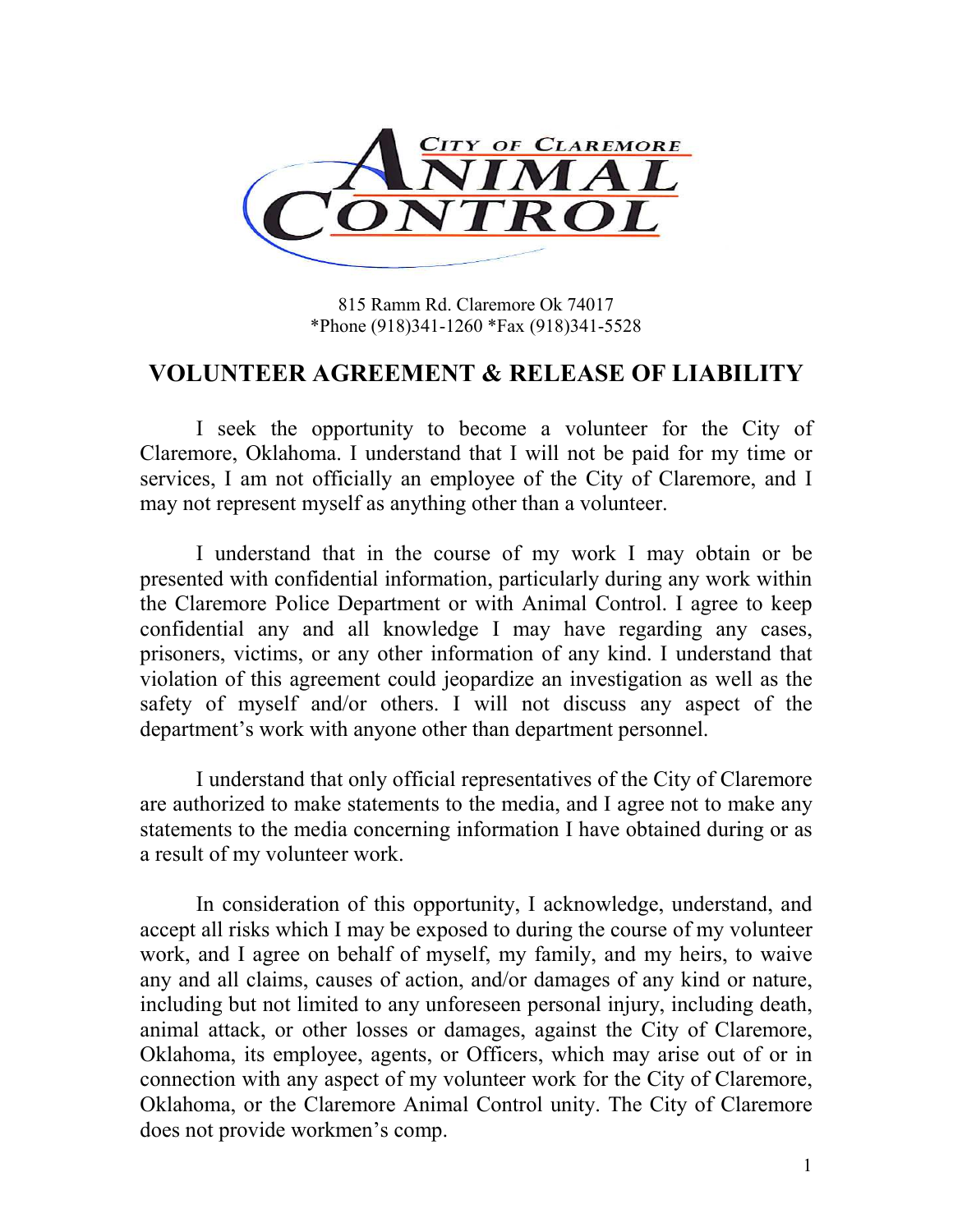I am seeking the opportunity to become a volunteer for the city of Claremore voluntarily, and no promises, agreements, or other inducements have been made. I understand that the city of Claremore will rely on this statement by me, and that the terms of this agreement are contractual in nature, and specifically designed to protect the City of Claremore its employees, agents, and officers. I understand that I may terminate my agreement at any time, and that the City may do the same.

 I have read and understand the above statement. I have obtained any legal advice I may need prior to signing this document, and I sign this document freely and voluntarily.

Signed this day of the month of , 20 .

Signature Signature of Parent of Guardian (If under 18)

 $\overline{\phantom{a}}$ 

Name (Print) Name of Parent of Guardian (Print)

STATE OF OKLAHOMA} } SS COUNTY OF ROGERS }

On this day of the month of , 20 .

Before me personally appeared  $\overline{\phantom{a}}$ 

Known to me to be the person named herein and who executed the foregoing VOLUNTEER AGREEMENT AND RELEASE OF LIABILITY and who acknowledged to me that he/she knowingly and voluntarily executed the same.

My commission expires: Notary public:

City of Claremore, Ok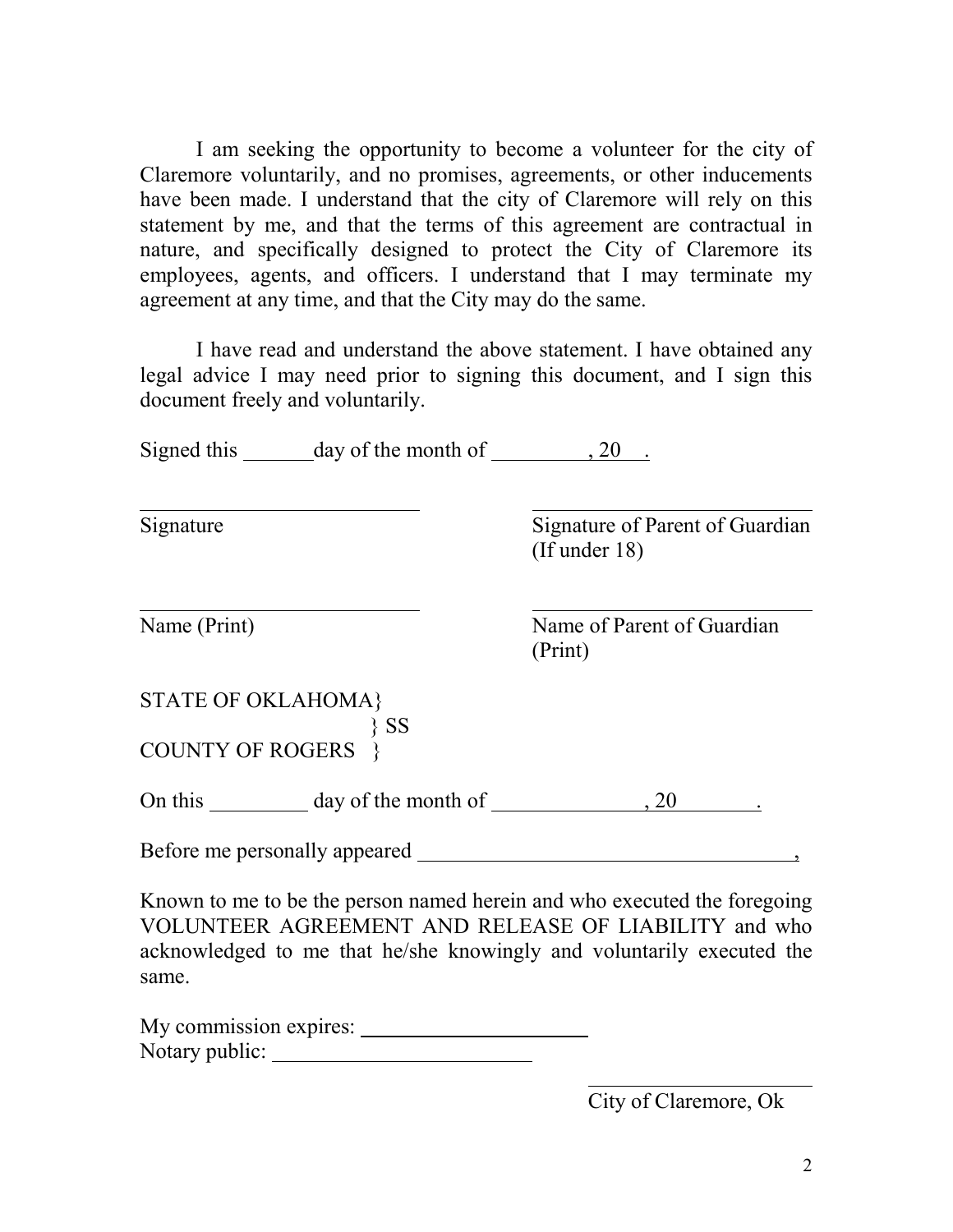## CLAREMORE POLICE DEPARTMENT VOLUNTEERS IN ANIMAL CONTROL **APPLICATION**

|                                                                                                                      | Name: <u>Name:</u> Age: <u>Age: D.O.B.</u> |  |  |
|----------------------------------------------------------------------------------------------------------------------|--------------------------------------------|--|--|
|                                                                                                                      |                                            |  |  |
| Zip Code:                                                                                                            |                                            |  |  |
|                                                                                                                      |                                            |  |  |
| <u> 1989 - Andrea Santa Andrea Santa Andrea Santa Andrea Santa Andrea Santa Andrea Santa Andrea Santa Andrea San</u> |                                            |  |  |
| ,我们也不会有什么。""我们的人,我们也不会有什么?""我们的人,我们也不会有什么?""我们的人,我们也不会有什么?""我们的人,我们也不会有什么?""我们的人                                     |                                            |  |  |
|                                                                                                                      |                                            |  |  |
|                                                                                                                      |                                            |  |  |
|                                                                                                                      |                                            |  |  |
|                                                                                                                      |                                            |  |  |
|                                                                                                                      |                                            |  |  |
|                                                                                                                      |                                            |  |  |
|                                                                                                                      |                                            |  |  |
| Have you ever received disciplinary action from an employer? ___________________                                     |                                            |  |  |
|                                                                                                                      |                                            |  |  |
|                                                                                                                      |                                            |  |  |
|                                                                                                                      |                                            |  |  |
|                                                                                                                      |                                            |  |  |
|                                                                                                                      |                                            |  |  |
| Address:<br><u> 1989 - Johann Stoff, Amerikaansk politiker (</u>                                                     |                                            |  |  |
|                                                                                                                      |                                            |  |  |

Have you ever worked for the City of Claremore? YES / NO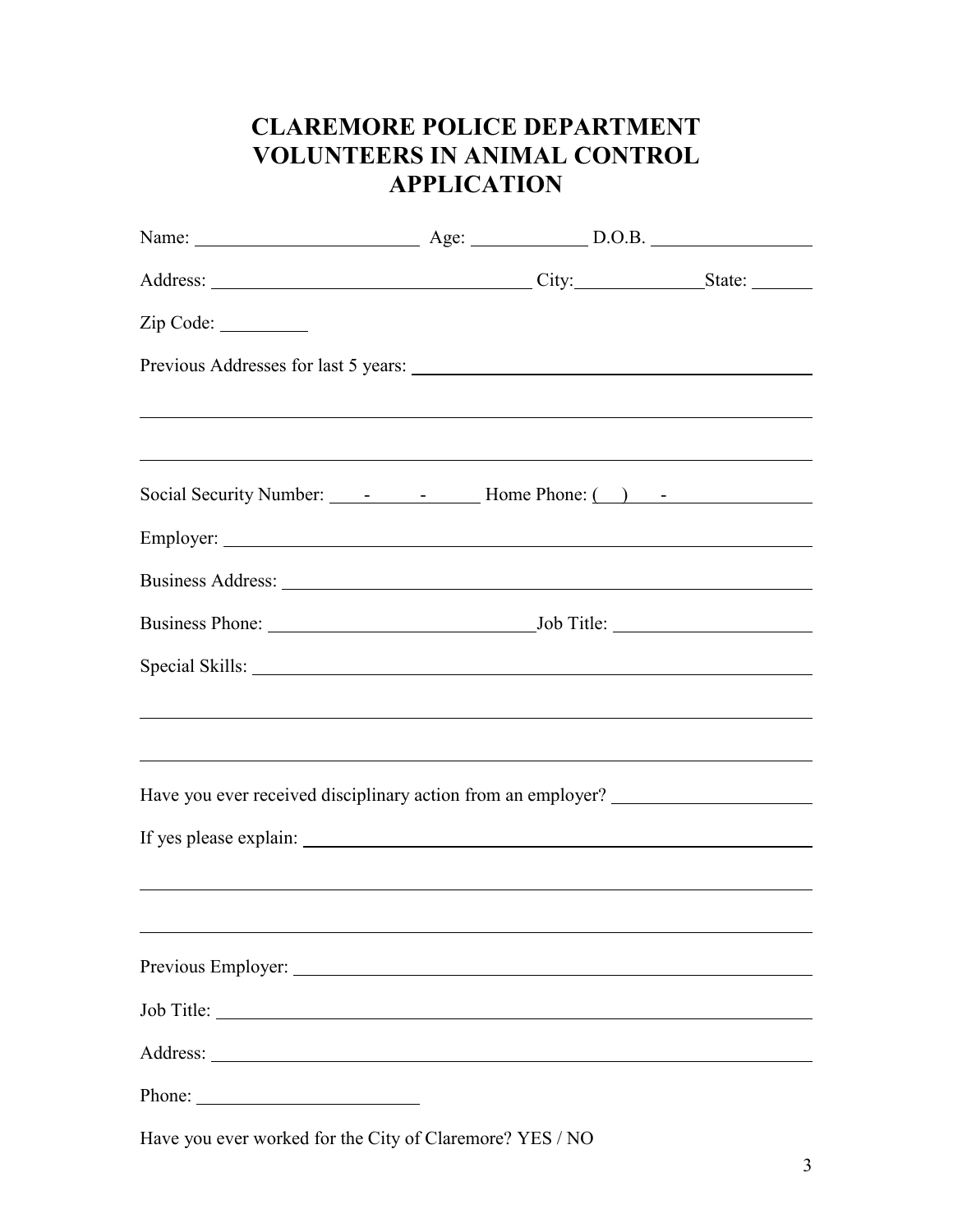|                                               | Do any relatives work for the City of Claremore? YES / NO                                                              |                                                                                                                                                                                                                    |  |  |  |
|-----------------------------------------------|------------------------------------------------------------------------------------------------------------------------|--------------------------------------------------------------------------------------------------------------------------------------------------------------------------------------------------------------------|--|--|--|
|                                               |                                                                                                                        |                                                                                                                                                                                                                    |  |  |  |
| Number of school years completed in:          | ,我们也不会有什么。""我们的人,我们也不会有什么?""我们的人,我们也不会有什么?""我们的人,我们也不会有什么?""我们的人,我们也不会有什么?""我们的人                                       |                                                                                                                                                                                                                    |  |  |  |
|                                               |                                                                                                                        | High School: College: College: Graduate: Military Service: College: College: College: College: Craduate: College: Military Service:                                                                                |  |  |  |
|                                               |                                                                                                                        | Branch: Rank: Rank: Time Served: Discharge: 2008.                                                                                                                                                                  |  |  |  |
|                                               |                                                                                                                        |                                                                                                                                                                                                                    |  |  |  |
|                                               |                                                                                                                        |                                                                                                                                                                                                                    |  |  |  |
|                                               |                                                                                                                        | Have you ever applied for a position in Animal Control prior to filling out this                                                                                                                                   |  |  |  |
|                                               |                                                                                                                        |                                                                                                                                                                                                                    |  |  |  |
|                                               | <u> 1989 - Johann Stoff, deutscher Stoffen und der Stoffen und der Stoffen und der Stoffen und der Stoffen und der</u> | Have you ever been arrested or convicted of a crime? If yes, explain: _________________<br><u> 1999 - Johann Harry Harry Harry Harry Harry Harry Harry Harry Harry Harry Harry Harry Harry Harry Harry Harry H</u> |  |  |  |
| Do you have your own transportation? YES / NO |                                                                                                                        |                                                                                                                                                                                                                    |  |  |  |
| Is it insured? YES / NO                       |                                                                                                                        |                                                                                                                                                                                                                    |  |  |  |
|                                               |                                                                                                                        |                                                                                                                                                                                                                    |  |  |  |
|                                               |                                                                                                                        |                                                                                                                                                                                                                    |  |  |  |
|                                               |                                                                                                                        |                                                                                                                                                                                                                    |  |  |  |
|                                               |                                                                                                                        |                                                                                                                                                                                                                    |  |  |  |

 $\overline{a}$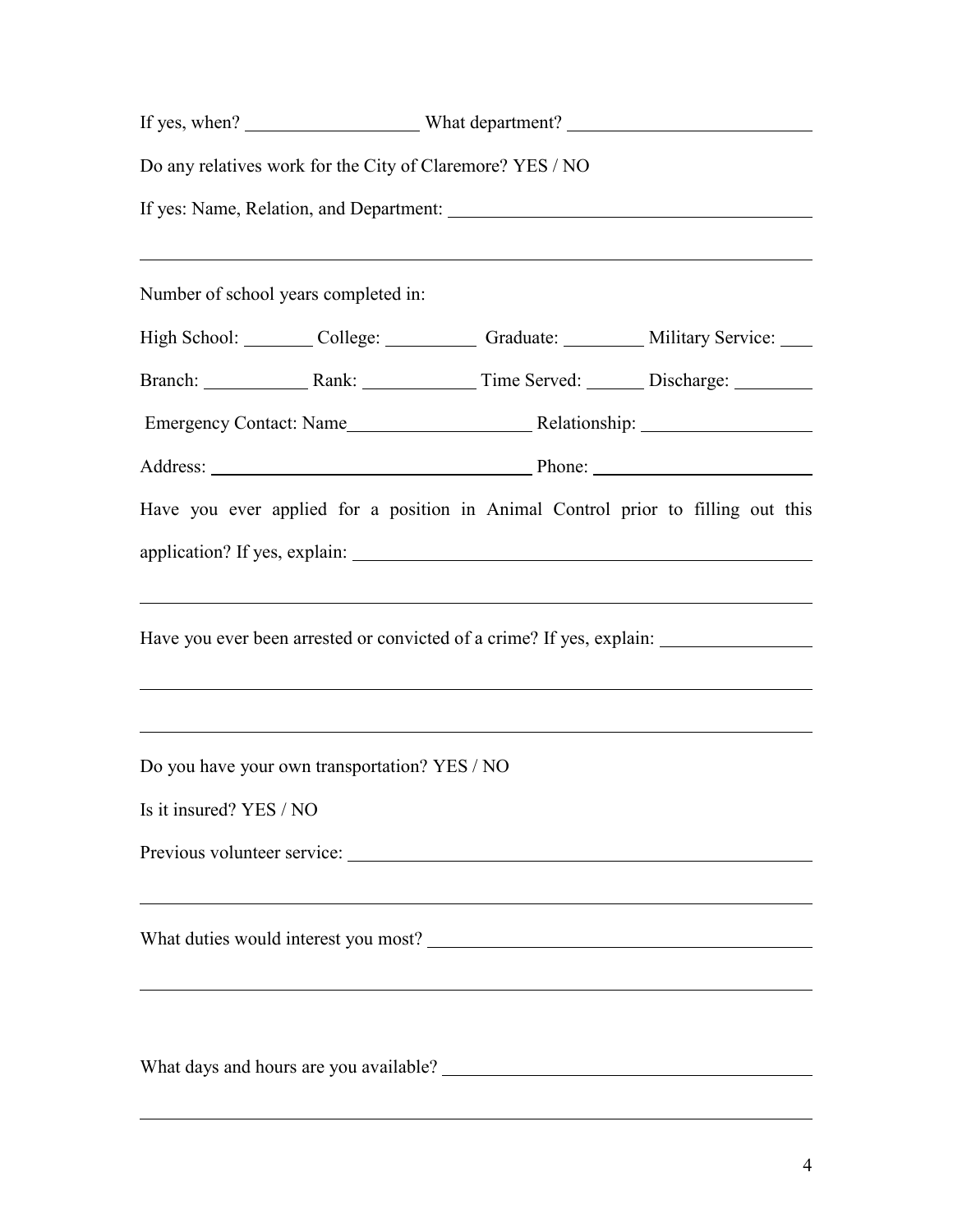What are your hobbies and interests?  $\overline{a}$ Membership in Community or School Organizations: \_\_\_\_\_\_\_\_\_\_\_\_\_\_\_\_\_\_\_\_\_\_\_\_\_\_\_\_\_\_\_  $\overline{a}$ List three references (not related to you) Include Name, Address, and Phone Number: 1)  $\overline{a}$ <u> 1989 - Johann Stoff, amerikansk politiker (\* 1908)</u> 2)  $\overline{a}$ 3)

I understand and agree that any false statement, either verbal or written, may cause the applicant's name to be removed from the eligibility list or be cause for immediately dismissal as a volunteer with the City of Claremore if an appointment is/was made.

 $\overline{a}$ 

I hereby authorize the Claremore Police Department to make a thorough investigation of my entire work, personal, and financial history and verify all data given in my application, related papers, and/or oral interviews. I authorize such investigation and the given and receiving of any information requested by the Claremore Police Department and I release from liability and person giving or receiving such information. I understand that falsification of data so given or other derogatory information discovered as a result of this investigation may prevent my appointment or, if appointed, may subject me to immediate dismissal.

| Signature: | Jate <sup>.</sup> |
|------------|-------------------|
| Witness:   | Jate <sup>.</sup> |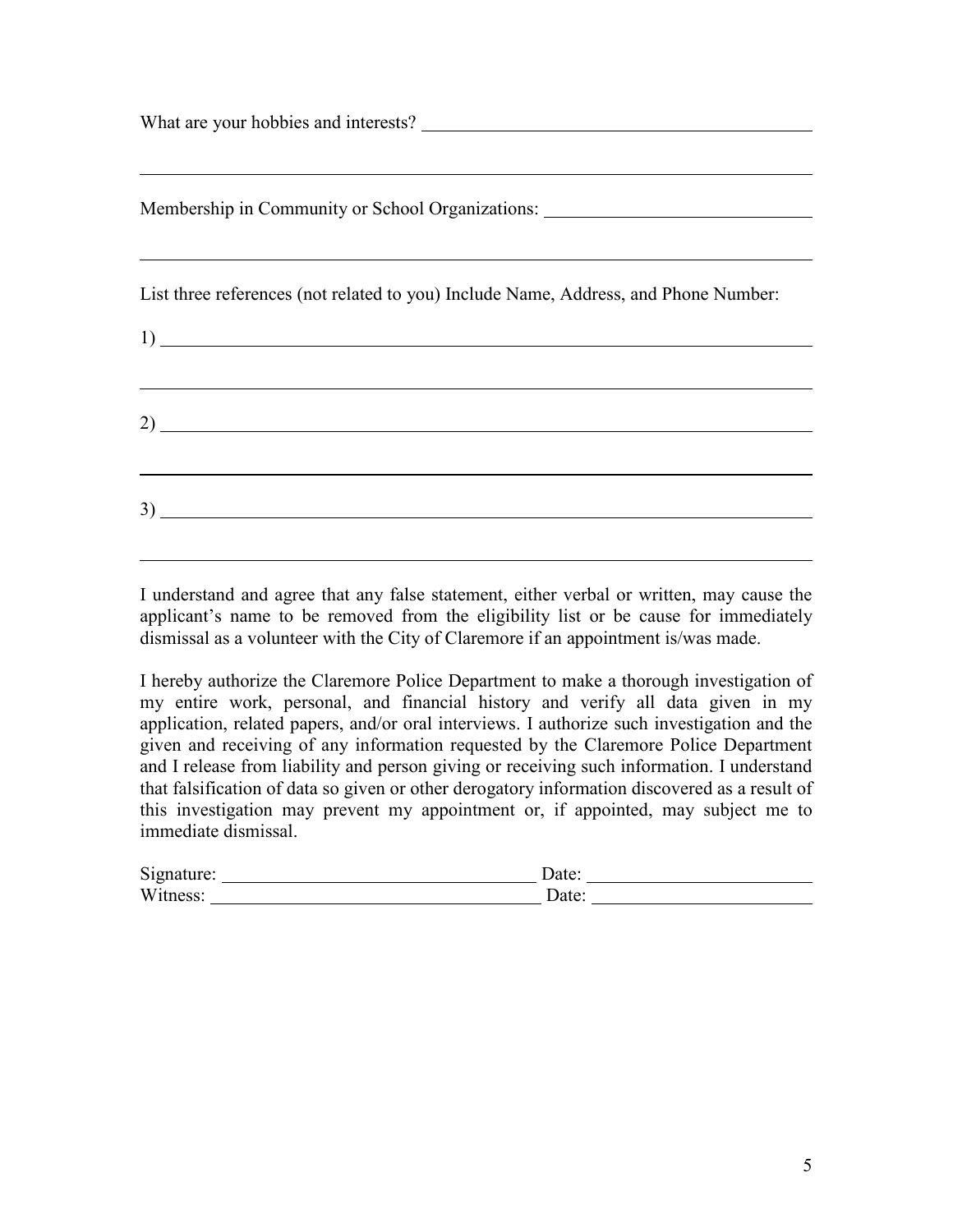## Claremore Animal Control Volunteer Shelter Rules (PLEASE INITIAL AFTER YOU HAVE READ THE FOLLOWING)

Feeding of the animals is on a schedule; do not feed the animals without permission of a Shelter Employee. Treats are okay but should be cleared by an Animal Shelter Employee.

Information cards need to stay with the animals. If you move an animal make sure you move the info card with the animal.

If a card says "do not walk or may bite" that's what it means! If you are caught handling an animal that we deem unsafe you will be asked to leave immediately and your volunteer status will be revoked.

We do not accept animals from outside our jurisdiction. If someone contacts you please refer that person to the proper jurisdiction. Do not tell them to bring the animal to our shelter. If you do not know who the proper agency is have them contact us during normal business hours.

Clean up after the animals when walking them, do not leave feces in the parking lot.

Clean up after yourself, if you make a mess clean it up! No one is here to clean up after you. This not only helps to keep the shelter clean, but there are numerous safety issues that go along with it.

Only shelter employees will approve animals for any function. (NO EXCEPTIONS)

All volunteers will be required to work 2 hours per month. If that is not met you will be taken off the list and not allowed to volunteer without the approval of the Animal Control Supervisor.

All volunteers must report any incidents to the Supervisor. Any information about an animal is helpful, but please do not conceal info if an animal tried to bite or shows aggressive tendencies.

Volunteers must wear appropriate clothing while working at the shelter. No sandals, no open toed shoes, no bare feet.

Volunteers are responsible for their personal property.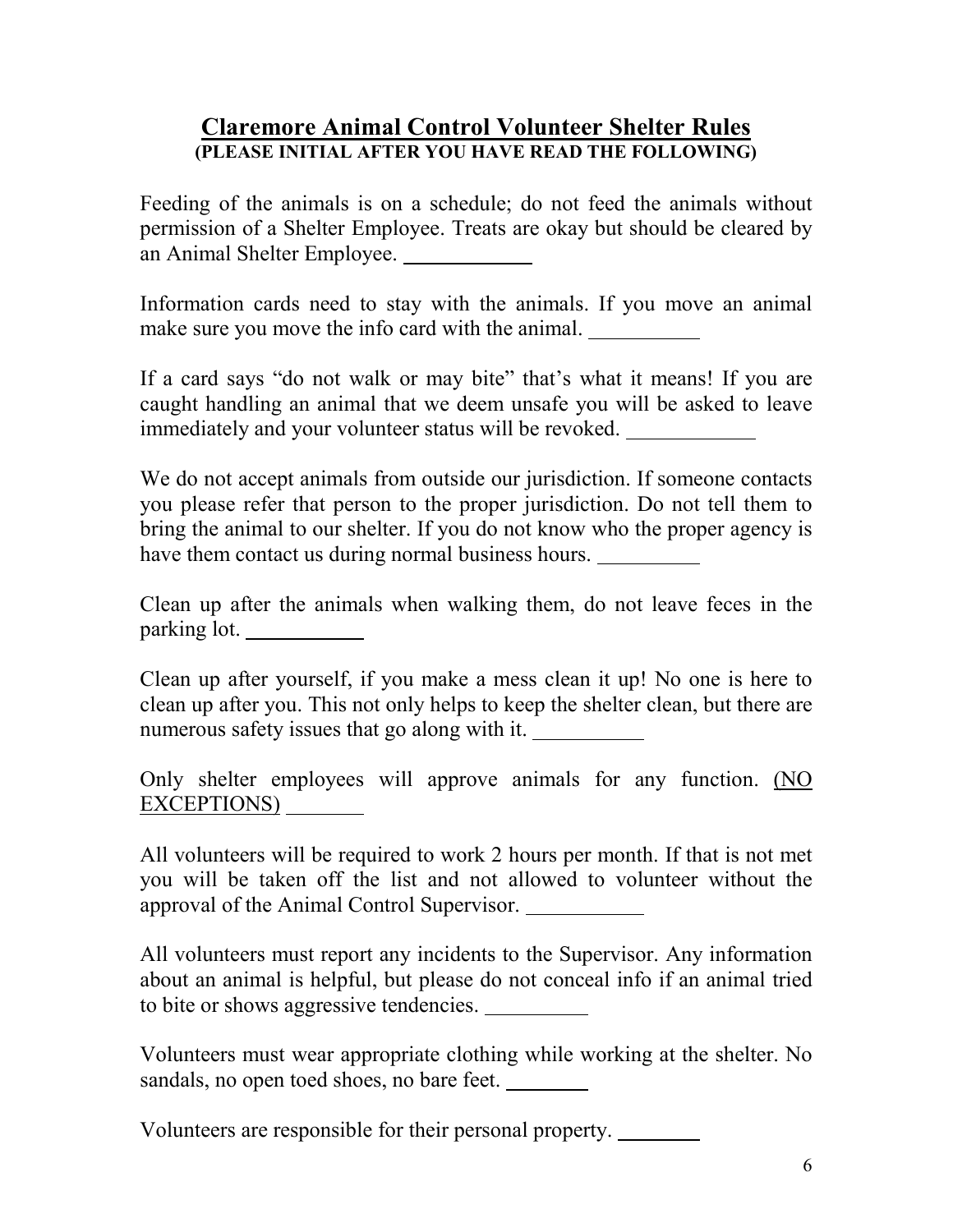When walking a dog, the dog must be kept on a leash and under control. If you do not think you can control a dog or if you do not feel comfortable with a certain dog then, "do not walk it."

Volunteers may assist the public at the shelter and advise them of any known information about the animal; however you are not allowed to make deals. A shelter employee will complete the adoption process.

If you believe an animal at the shelter needs medical treatment you will need to advise a shelter employee. Under **NO CIRCUMSTANCES** will you be allowed to take the animal to a Veterinarian without prior approval from the Supervisor.

Volunteers can dip the animals for ticks and fleas, or bathe the animal prior to adoption. If you do make sure to mark the cage card with bath or dip.

Volunteers will not interfere with decisions that are made pertaining to animals at the shelter. If any attempt to interfere is made the volunteer will be asked to leave the shelter immediately and your volunteer status will be revoked.

The Claremore Animal Shelter and its contents including the animals are property of the City of Claremore. This property will be treated as such and not abused, any abuse of animals or property will mean immediate dismissal as a volunteer.

Due to liability, absolutely **NO ONE UNDER THE AGE OF 17** will be allowed to volunteer.

All volunteers will be required to wear their nametags while volunteering at the shelter.